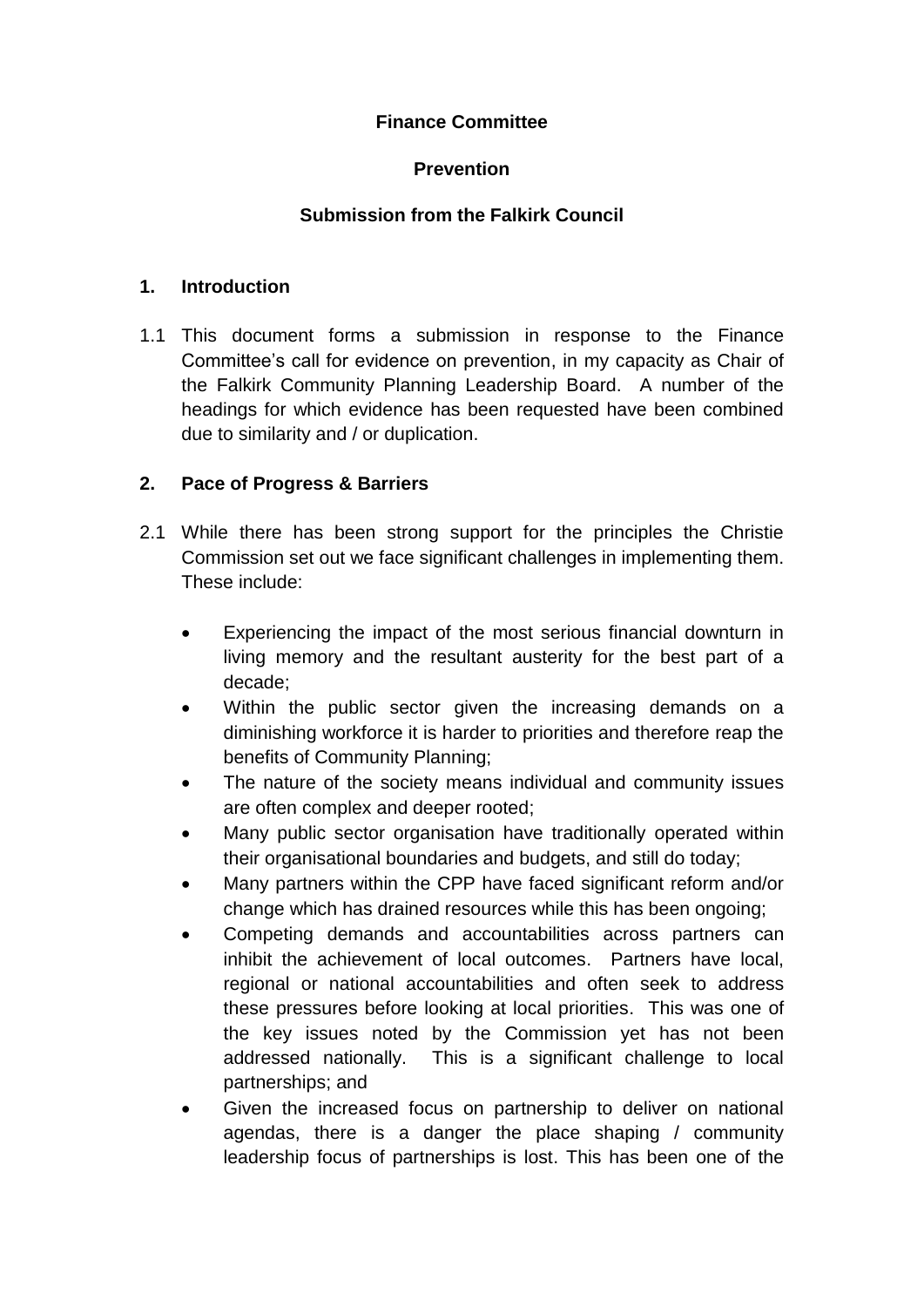significant successes of community planning but is in danger of being lost as service delivery is driven through partnerships.

## **3. How Do We Address the Challenges?**

- 3.1 The nature of the challenges outlined above are significant but not insurmountable. We need fresh thinking as some of our current approaches are simply not effective. Some suggestions to address these challenges include:
	- Placing trust and investing in local leaders so that they can be more radical, innovative and transformational in addressing change, by facilitating them to experiment and innovate. This needs to be balanced with effective risk management within partnerships. We need to create time and space for local leaders to collaborate across organisational boundaries co-creating their approaches on Community Planning focused on prevention and early intervention;
	- We need to resolve national, regional and local accountability issues. While recognising that the Government will pursue its priorities through nationally led organisations, there must be a clear message that local accountability is equal if not more critical. The public sector delivers services to a generally local population and therefore must take that populations expectations into account;
	- We have and will continue to experience diminishing resources to support a massive and challenging change agenda. The support for Community Planning and its various themes is cluttered, expensive and with mediocre outcomes. We need to find a new solution to support innovation and learning which is cost effective and secures benefit across all of Scotland. This could be addressed by regional learning hubs, with each hub being given responsibility for a defined aspect of the change agenda. Learning could then be cascaded across each hub by an agency such as the Improvement Service. This will provide more focus, spread the workload and make the best use of officer time; and
	- CPP's have been juggling with the dilemma that is joint resourcing and resource shift for the significant number of years. Progress in this area has to a degree been blunted by a lack of national support, guidance and expertise. Effective national and local scrutiny working together will support this but it would be helpful to have excess to appropriate national expertise and support resources.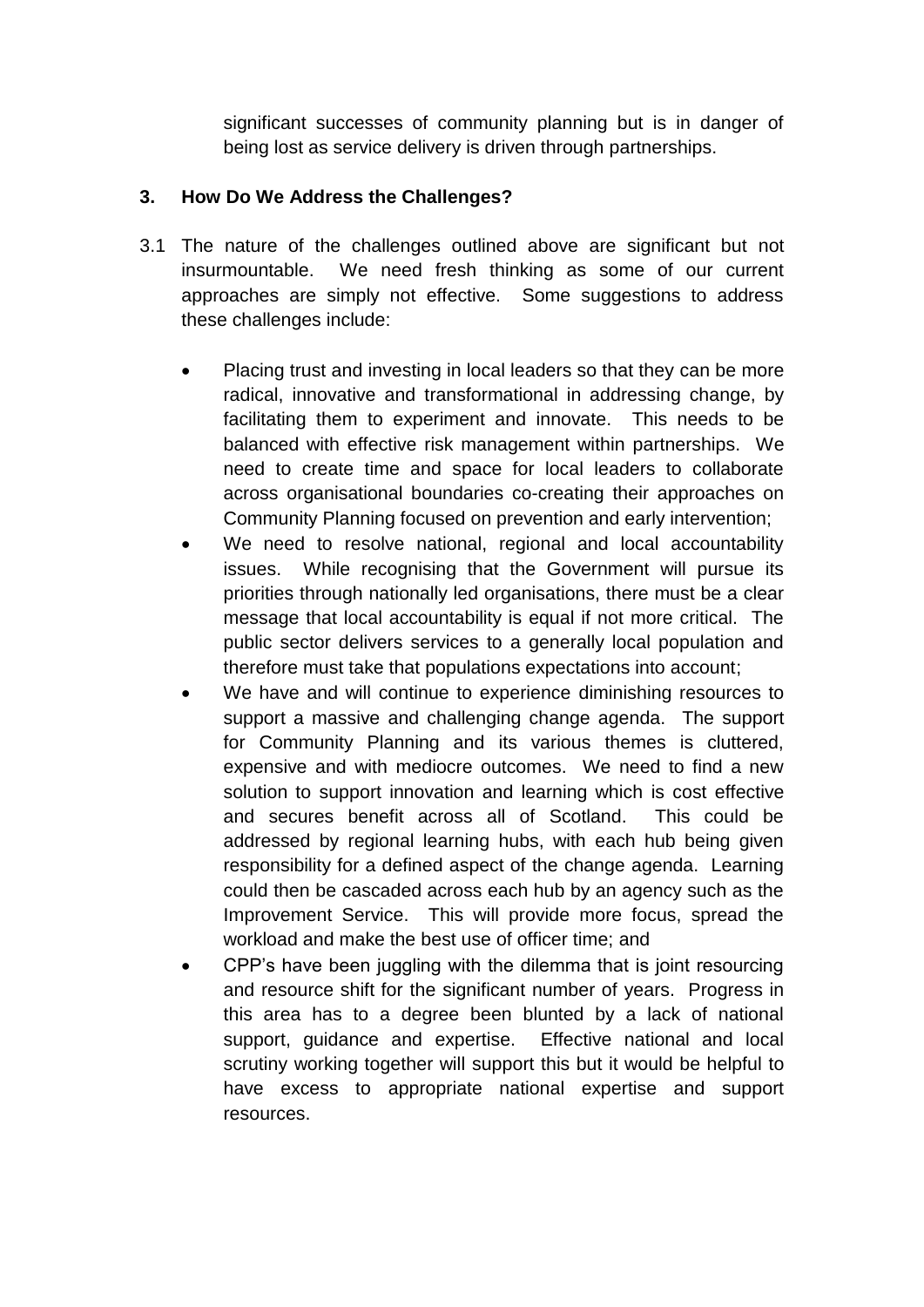# **4. Securing Change & Innovation**

- 4.1 We need to secure an increased pace and scale of change, supported by a culture of innovation. This can only be realised by re-thinking our collective approach and by being more practically focused. If we pursue some of the following suggestions made within this response, including:
	- Focusing on a local approach;
	- Building local capacity:
	- Involving local leaders in more collaborative working;
	- Progressing balanced national and local accountability; and
	- Implementing a shared approach on learning and building on good practice;

We then have a platform which provides a more sustainable and pragmatic approach for change.

## **5. Digital Technology**

5.1 Digital technology is a tool which can improve access to services, allows us to operate more effectively, and properly supported can help realise change. It needs however to be driven by a commitment to change, underpinned by effective leadership, which has the ability to secure necessary cultural and organisational change. Technology is only a tool to support change but will not drive this agenda.

## **6. Further Developing Community Planning**

6.1 Bringing together the corporate planning and policy functions of key Community Planning partners, in a more collaborative manner, would improve the resource base, skills set and collective understanding would represent a significant step forward. CPP's should seek to develop collective evidence and a knowledge base that would form a resource to facilitate improved collaborative planning and service delivery.

## **7. Learning Lessons**

7.1 First and foremost we must improve learning across Scotland's 32 CPP's on good practice and effective approaches. There are many examples of good practice on innovation across the world. It is more a matter of how we access these examples easily and in a cost effective manner.